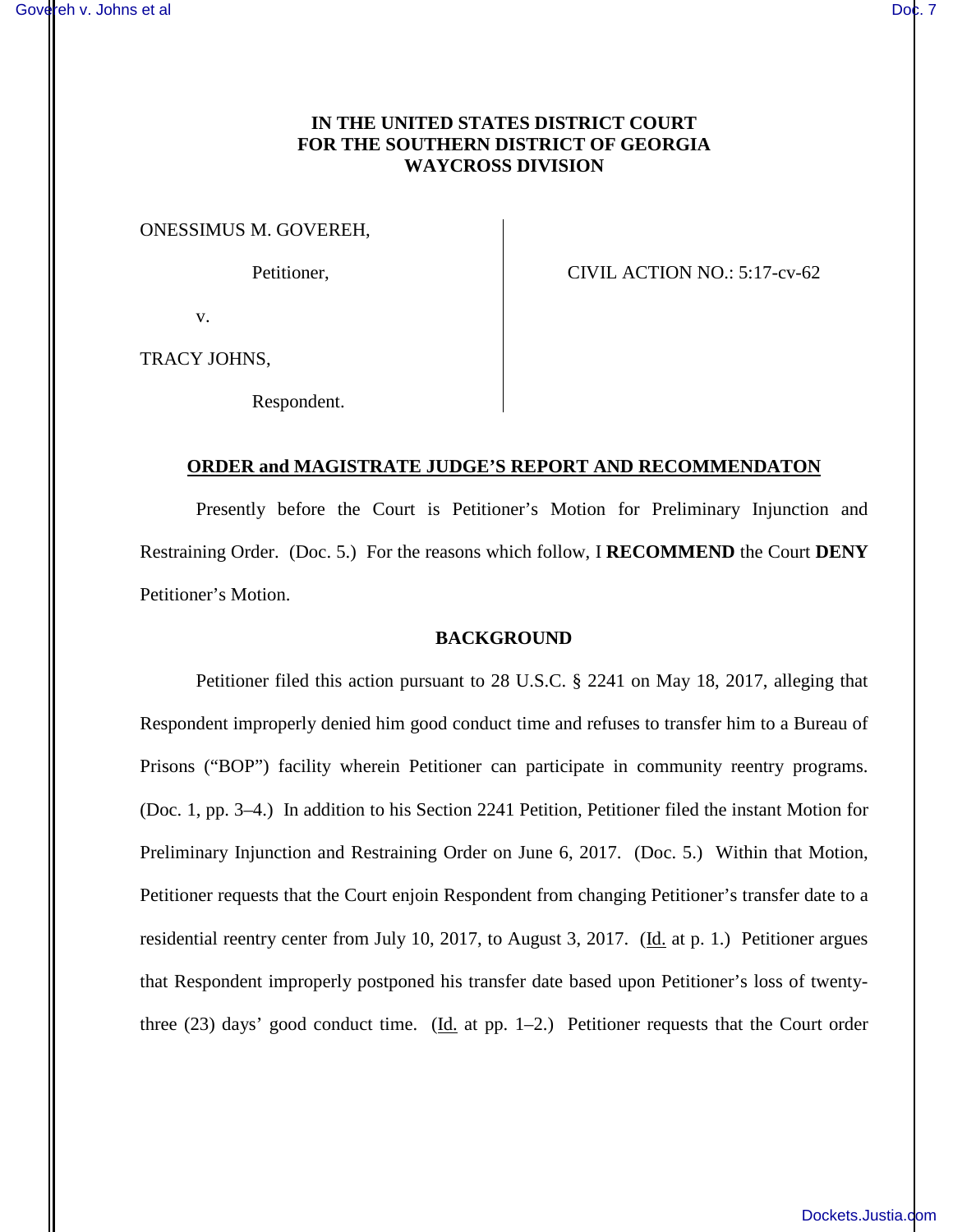Respondent to place Petitioner in a residential reentry center for the remainder of his federal sentence. (Id. at p. 2.)

### **DISCUSSION**

To be entitled to a preliminary injunction, the movant must show: (1) a substantial likelihood of ultimate success on the merits; (2) an injunction or protective order is necessary to prevent irreparable injury; (3) the threatened injury outweighs the harm the injunction or protective order would inflict on the non-movant; and (4) the injunction or protective order would not be adverse to the public interest. Schiavo ex rel. Schindler v. Schiavo, 403 F.3d 1223, 1225–26 (11th Cir. 2005). In this Circuit, an "injunction is an extraordinary and drastic remedy not to be granted unless the movant clearly established the 'burden of persuasion' as to the four requisites." Horton v. City of Augustine, 272 F.3d 1318, 1326 (11th Cir. 2001).

If a petitioner succeeds in making such a showing, then "the court may grant injunctive relief, but the relief must be no broader than necessary to remedy the constitutional violation." Newman v. Ala., 683 F.2d 1312, 1319 (11th Cir. 1982). Accordingly, where there is a constitutional violation in the prison context, courts traditionally are reluctant to interfere with prison administration, unless there is a clear abuse of discretion. See Procunier v. Martinez, 416 U.S. 396, 404–05 (1974) ("Traditionally, federal courts have adopted a broad hands-off attitude toward problems of prison administration [because] . . . courts are ill equipped to deal with the increasingly urgent problems of prison administration and reform."), *overruled on other grounds by* Thornburgh v. Abbott, 490 U.S. 401 (1989). In such cases, "[d]eference to prison authorities is especially appropriate." Newman, 683 F.2d at 1320–21 (reversing district court's injunction requiring release of prisoners on probation because it "involved the court in the operation of the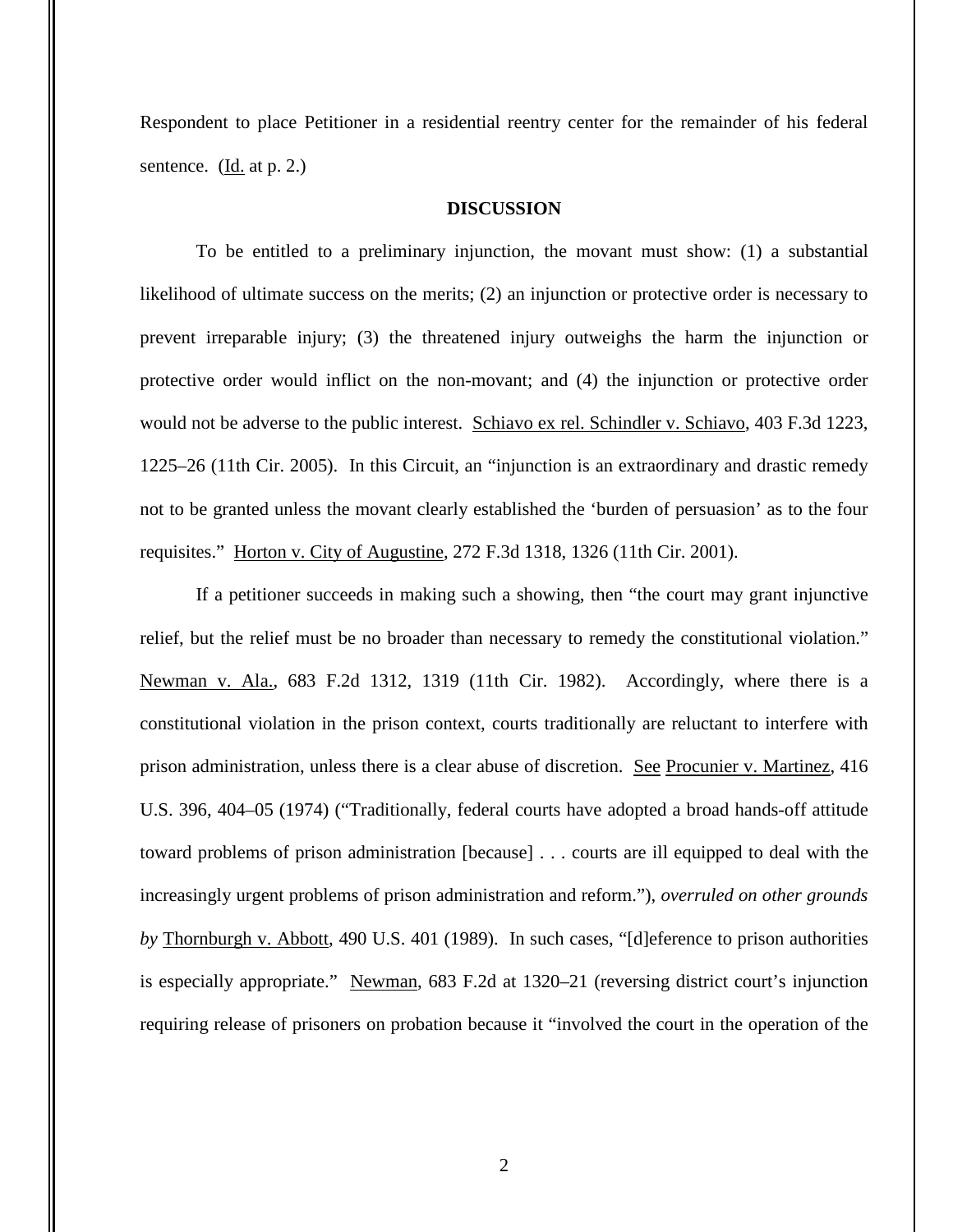State's system of criminal justice to a greater extent than necessary" and less intrusive equitable remedy was available).

At this stage, Petitioner has not shown that he has satisfied the prerequisites in order to be entitled to a preliminary injunction. Specifically, Petitioner has not shown the likelihood of success on the merits of his claims or that injunctive relief is necessary to prevent irreparable injury. Furthermore, because Petitioner's request pertains specifically to prison policies governing the transfer of prisoners–a matter squarely within the realm of prison administration– an order or injunction granting such relief on this record would be broader and more intrusive than necessary to remedy any potential constitutional violation. This is not to say that Petitioner will not be able to ultimately obtain some form of injunctive relief in this case. However, he has not made the requisite showing at this time to obtain the extraordinary relief he currently seeks. Therefore, I **RECOMMEND** the Court **DENY** Petitioner's Motion for a Preliminary Injunction and Restraining Order. (Doc. 5.)

#### **CONCLUSION**

For the reasons set forth above, I **RECOMMEND** that the Court **DENY** Petitioner's Motion for Preliminary Injunction and Restraining Order, (doc. 5).

The Court **ORDERS** any party seeking to object to this Report and Recommendation to file specific written objections within fourteen (14) days of the date on which this Report and Recommendation is entered. Any objections asserting that the Magistrate Judge failed to address any contention raised in the Complaint must also be included. Failure to do so will bar any later challenge or review of the factual findings or legal conclusions of the Magistrate Judge. See 28 U.S.C.  $\S$  636(b)(1)(C); Thomas v. Arn, 474 U.S. 140 (1985). A copy of the objections must be